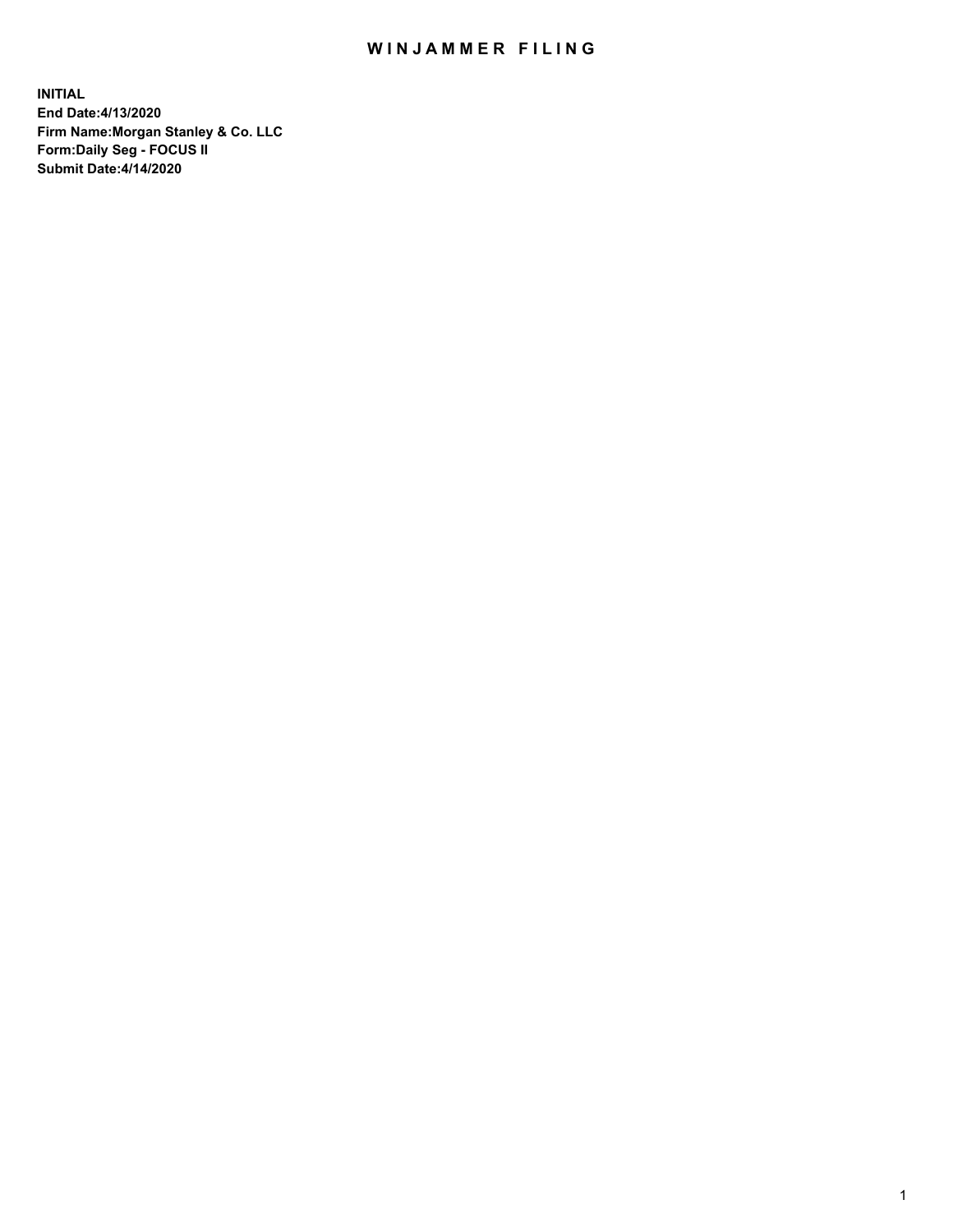**INITIAL End Date:4/13/2020 Firm Name:Morgan Stanley & Co. LLC Form:Daily Seg - FOCUS II Submit Date:4/14/2020 Daily Segregation - Cover Page**

| Name of Company                                                                                                                                                                                                                                                                                                                | Morgan Stanley & Co. LLC                               |
|--------------------------------------------------------------------------------------------------------------------------------------------------------------------------------------------------------------------------------------------------------------------------------------------------------------------------------|--------------------------------------------------------|
| <b>Contact Name</b>                                                                                                                                                                                                                                                                                                            | <b>Ikram Shah</b>                                      |
| <b>Contact Phone Number</b>                                                                                                                                                                                                                                                                                                    | 212-276-0963                                           |
| <b>Contact Email Address</b>                                                                                                                                                                                                                                                                                                   | Ikram.shah@morganstanley.com                           |
| FCM's Customer Segregated Funds Residual Interest Target (choose one):<br>a. Minimum dollar amount: ; or<br>b. Minimum percentage of customer segregated funds required:% ; or<br>c. Dollar amount range between: and; or<br>d. Percentage range of customer segregated funds required between: % and %.                       | 235,000,000<br><u>0</u><br>00<br>0 <sub>0</sub>        |
| FCM's Customer Secured Amount Funds Residual Interest Target (choose one):<br>a. Minimum dollar amount: ; or<br>b. Minimum percentage of customer secured funds required:% ; or<br>c. Dollar amount range between: and; or<br>d. Percentage range of customer secured funds required between:% and%.                           | 140,000,000<br><u>0</u><br><u>00</u><br>0 <sub>0</sub> |
| FCM's Cleared Swaps Customer Collateral Residual Interest Target (choose one):<br>a. Minimum dollar amount: ; or<br>b. Minimum percentage of cleared swaps customer collateral required:% ; or<br>c. Dollar amount range between: and; or<br>d. Percentage range of cleared swaps customer collateral required between:% and%. | 92,000,000<br><u>0</u><br><u>00</u><br>00              |

Attach supporting documents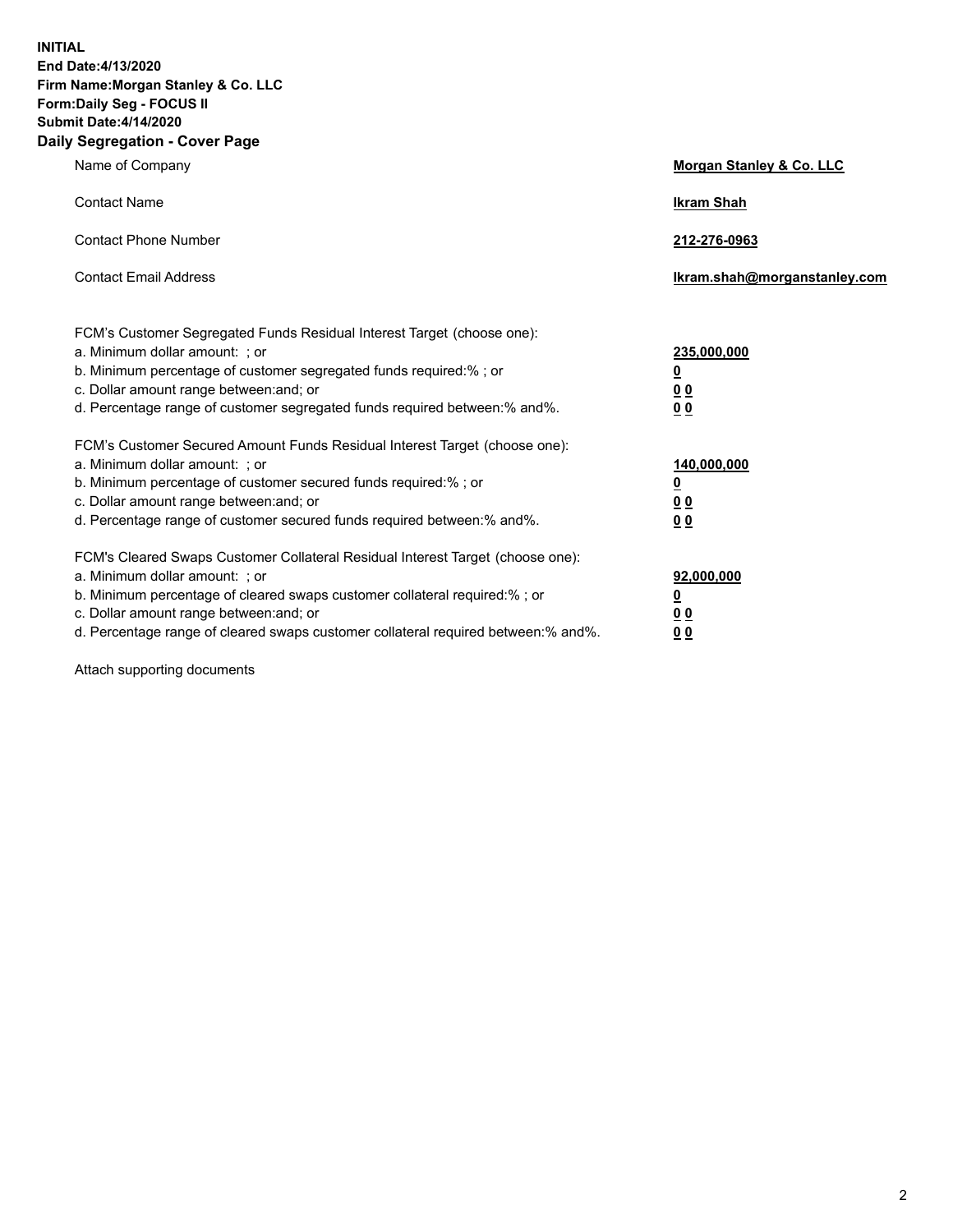## **INITIAL End Date:4/13/2020 Firm Name:Morgan Stanley & Co. LLC Form:Daily Seg - FOCUS II Submit Date:4/14/2020**

## **Daily Segregation - Secured Amounts**

|     | Foreign Futures and Foreign Options Secured Amounts                                                          |                                                        |
|-----|--------------------------------------------------------------------------------------------------------------|--------------------------------------------------------|
|     | Amount required to be set aside pursuant to law, rule or regulation of a foreign                             | $0$ [7305]                                             |
|     | government or a rule of a self-regulatory organization authorized thereunder                                 |                                                        |
| 1.  | Net ledger balance - Foreign Futures and Foreign Option Trading - All Customers                              |                                                        |
|     | A. Cash                                                                                                      | 4,380,433,690 [7315]                                   |
|     | B. Securities (at market)                                                                                    | 2,927,511,670 [7317]                                   |
| 2.  | Net unrealized profit (loss) in open futures contracts traded on a foreign board of trade                    | <u>-28,843,168</u> [7325]                              |
| 3.  | Exchange traded options                                                                                      |                                                        |
|     | a. Market value of open option contracts purchased on a foreign board of trade                               | 22,930,959 [7335]                                      |
|     | b. Market value of open contracts granted (sold) on a foreign board of trade                                 | -26,103,684 [7337]                                     |
| 4.  | Net equity (deficit) (add lines 1.2. and 3.)                                                                 | 7,275,929,467 [7345]                                   |
| 5.  | Account liquidating to a deficit and account with a debit balances - gross amount                            | 143,019,648 [7351]                                     |
|     | Less: amount offset by customer owned securities                                                             | <mark>-142,288,934</mark> [7352] <b>730,714</b> [7354] |
| 6.  | Amount required to be set aside as the secured amount - Net Liquidating Equity<br>Method (add lines 4 and 5) | 7,276,660,181 [7355]                                   |
| 7.  | Greater of amount required to be set aside pursuant to foreign jurisdiction (above) or line                  | 7,276,660,181 [7360]                                   |
|     | 6.                                                                                                           |                                                        |
|     | FUNDS DEPOSITED IN SEPARATE REGULATION 30.7 ACCOUNTS                                                         |                                                        |
| 1.  | Cash in banks                                                                                                |                                                        |
|     | A. Banks located in the United States                                                                        | 315,249,513 [7500]                                     |
|     | B. Other banks qualified under Regulation 30.7                                                               | 316,541,428 [7520] 631,790,941                         |
|     |                                                                                                              | [7530]                                                 |
| 2.  | Securities                                                                                                   |                                                        |
|     | A. In safekeeping with banks located in the United States                                                    | 1,215,664,958 [7540]                                   |
|     | B. In safekeeping with other banks qualified under Regulation 30.7                                           | 0 [7560] 1,215,664,958 [7570]                          |
| 3.  | Equities with registered futures commission merchants                                                        |                                                        |
|     | A. Cash                                                                                                      | 11,469,396 [7580]                                      |
|     | <b>B.</b> Securities                                                                                         | $0$ [7590]                                             |
|     | C. Unrealized gain (loss) on open futures contracts                                                          | 2,158,541 [7600]                                       |
|     | D. Value of long option contracts                                                                            | $0$ [7610]                                             |
|     | E. Value of short option contracts                                                                           | 0 [7615] 13,627,937 [7620]                             |
| 4.  | Amounts held by clearing organizations of foreign boards of trade                                            |                                                        |
|     | A. Cash                                                                                                      | $0$ [7640]                                             |
|     | <b>B.</b> Securities                                                                                         | $0$ [7650]                                             |
|     | C. Amount due to (from) clearing organization - daily variation                                              | $0$ [7660]                                             |
|     | D. Value of long option contracts                                                                            | $0$ [7670]                                             |
|     | E. Value of short option contracts                                                                           | 0 [7675] 0 [7680]                                      |
| 5.  | Amounts held by members of foreign boards of trade                                                           |                                                        |
|     | A. Cash                                                                                                      | 4,028,896,539 [7700]                                   |
|     | <b>B.</b> Securities                                                                                         | 1,711,846,712 [7710]                                   |
|     | C. Unrealized gain (loss) on open futures contracts                                                          | -31,001,709 [7720]                                     |
|     | D. Value of long option contracts                                                                            | 22,930,959 [7730]                                      |
|     | E. Value of short option contracts                                                                           | -26,103,684 [7735] 5,706,568,817                       |
| 6.  | Amounts with other depositories designated by a foreign board of trade                                       | [7740]<br>$0$ [7760]                                   |
| 7.  | Segregated funds on hand                                                                                     | $0$ [7765]                                             |
| 8.  | Total funds in separate section 30.7 accounts                                                                | 7,567,652,653 [7770]                                   |
| 9.  | Excess (deficiency) Set Aside for Secured Amount (subtract line 7 Secured Statement                          | 290,992,472 [7380]                                     |
|     | Page 1 from Line 8)                                                                                          |                                                        |
| 10. | Management Target Amount for Excess funds in separate section 30.7 accounts                                  | 140,000,000 [7780]                                     |

- 
- 11. Excess (deficiency) funds in separate 30.7 accounts over (under) Management Target **150,992,472** [7785]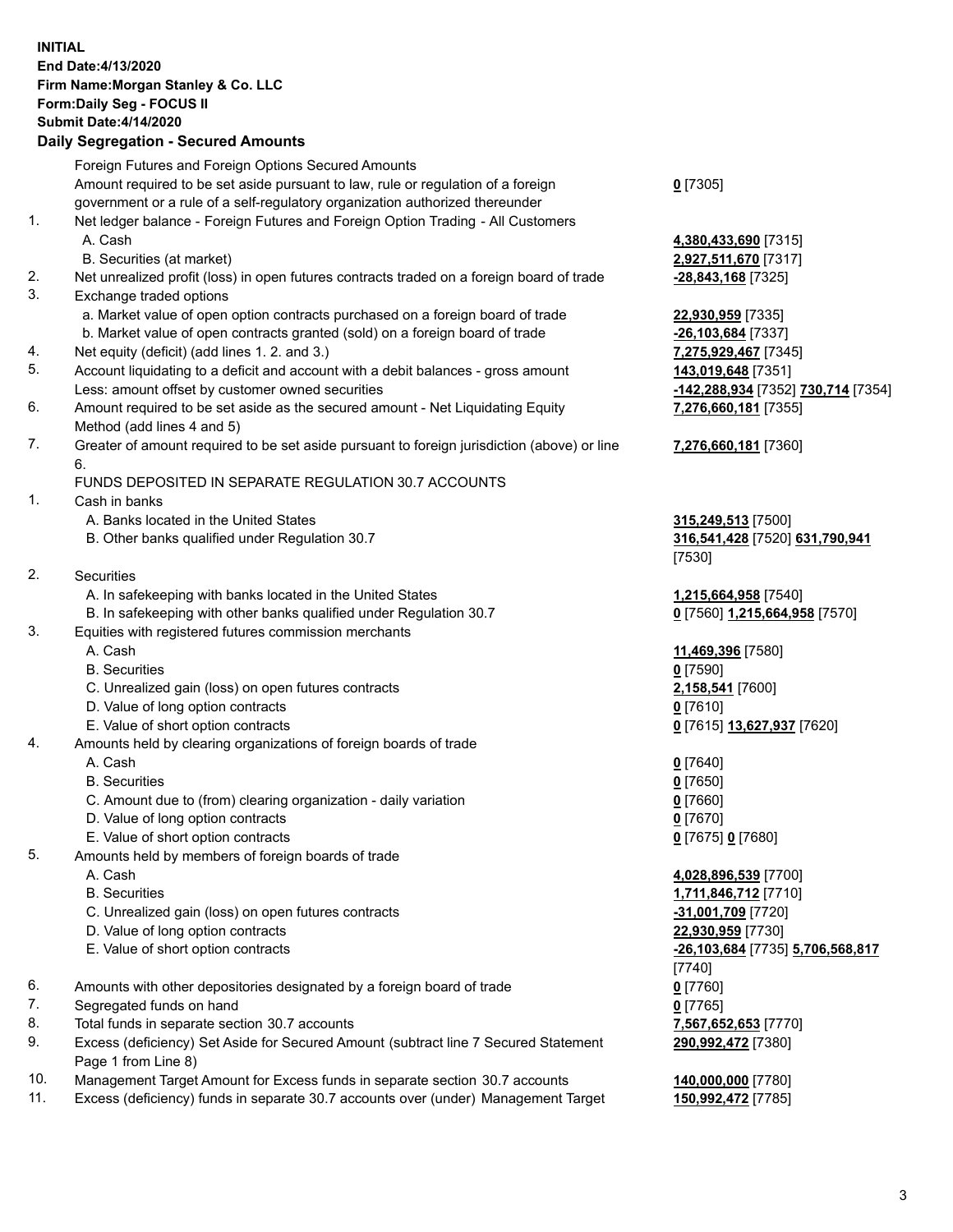**INITIAL End Date:4/13/2020 Firm Name:Morgan Stanley & Co. LLC Form:Daily Seg - FOCUS II Submit Date:4/14/2020 Daily Segregation - Segregation Statement** SEGREGATION REQUIREMENTS(Section 4d(2) of the CEAct) 1. Net ledger balance A. Cash **11,325,979,905** [7010] B. Securities (at market) **9,607,008,073** [7020] 2. Net unrealized profit (loss) in open futures contracts traded on a contract market **6,110,352,138** [7030] 3. Exchange traded options A. Add market value of open option contracts purchased on a contract market **602,760,875** [7032] B. Deduct market value of open option contracts granted (sold) on a contract market **-583,030,374** [7033] 4. Net equity (deficit) (add lines 1, 2 and 3) **27,063,070,617** [7040] 5. Accounts liquidating to a deficit and accounts with debit balances - gross amount **920,585,241** [7045] Less: amount offset by customer securities **-918,539,603** [7047] **2,045,638** [7050] 6. Amount required to be segregated (add lines 4 and 5) **27,065,116,255** [7060] FUNDS IN SEGREGATED ACCOUNTS 7. Deposited in segregated funds bank accounts A. Cash **3,887,103,440** [7070] B. Securities representing investments of customers' funds (at market) **0** [7080] C. Securities held for particular customers or option customers in lieu of cash (at market) **2,533,358,970** [7090] 8. Margins on deposit with derivatives clearing organizations of contract markets A. Cash **14,213,182,056** [7100] B. Securities representing investments of customers' funds (at market) **0** [7110] C. Securities held for particular customers or option customers in lieu of cash (at market) **7,073,649,103** [7120] 9. Net settlement from (to) derivatives clearing organizations of contract markets **18,758,127** [7130] 10. Exchange traded options A. Value of open long option contracts **602,760,875** [7132] B. Value of open short option contracts **-583,030,374** [7133] 11. Net equities with other FCMs A. Net liquidating equity **10,507,176** [7140] B. Securities representing investments of customers' funds (at market) **0** [7160] C. Securities held for particular customers or option customers in lieu of cash (at market) **0** [7170] 12. Segregated funds on hand **0** [7150] 13. Total amount in segregation (add lines 7 through 12) **27,756,289,373** [7180] 14. Excess (deficiency) funds in segregation (subtract line 6 from line 13) **691,173,118** [7190] 15. Management Target Amount for Excess funds in segregation **235,000,000** [7194]

16. Excess (deficiency) funds in segregation over (under) Management Target Amount Excess

**456,173,118** [7198]